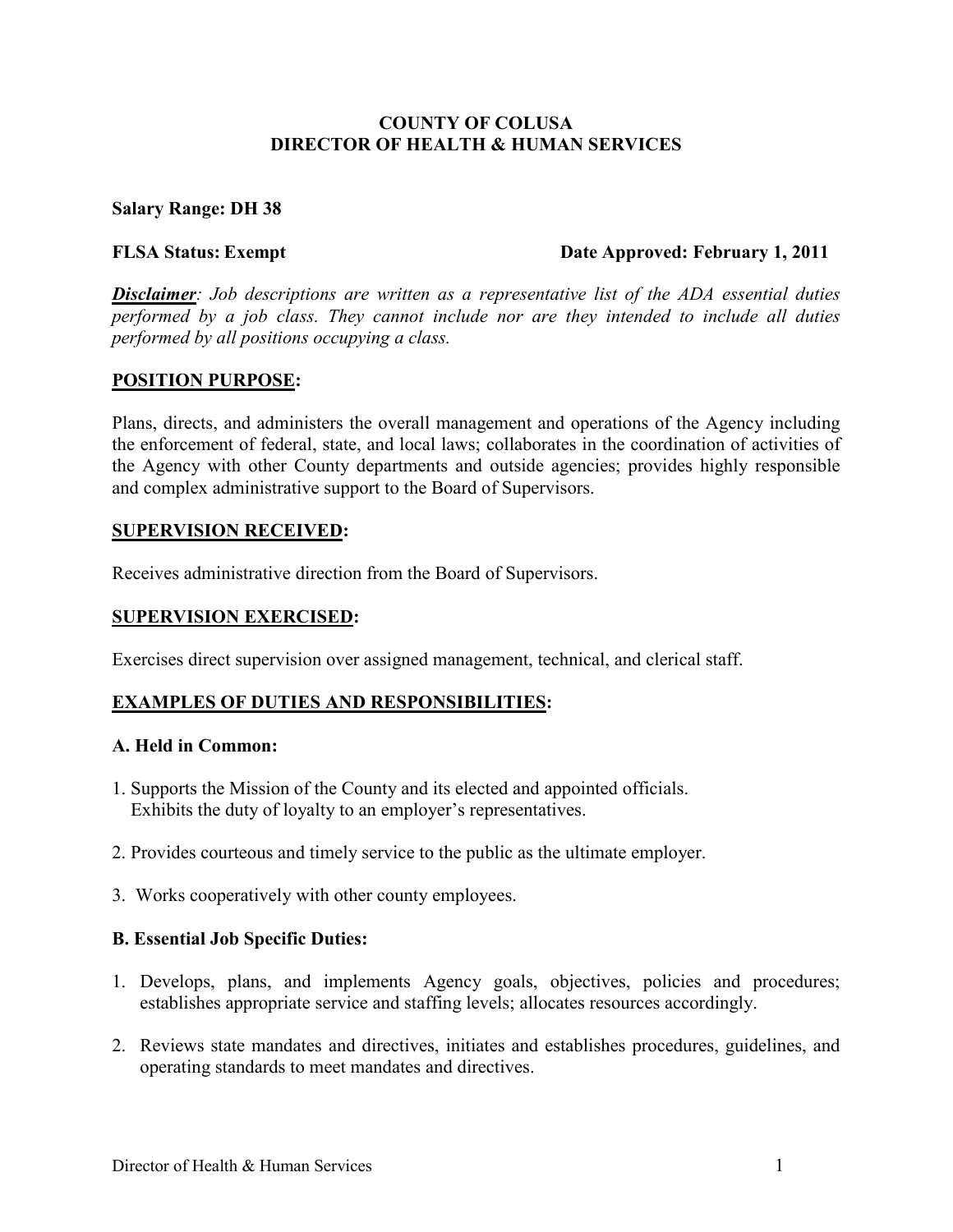- 3. Supervises and participates in the development and administration of the Health and Human Services Agency's coordinated budgets; directs the forecast of additional funds; monitors and approves expenditures; implements mid-year adjustments.
- 4. Selects, trains, supervises, motivates, and evaluates personnel, provides coordinated staff training; meets with employees to correct deficiencies.
- 5. Coordinates Agency activities with those of other departments and outside agencies and organizations; provides staff assistance to the Board of Supervisors; prepares and presents staff reports and other necessary correspondence.

# **C. Other Job Specific Duties**

- 1. Develops community resources and acts as a liaison between the Health and Human Services Agency, Board of Supervisors, and governmental agencies.
- 2. Participates with community groups to identify trends and needs for Agency's programs and services.
- 3. Directs, oversees, and participates in the development of the Agency's work plan, projects, and programs.
- 4. Participates on a variety of boards and commissions; attends and participates in professional groups and committees.
- 5. Serves as liaison with state and federal officials, law enforcement, media, client's right advocates, business community, and the public on all issues related to health and human services.
- 6. Investigates, analyzes, resolves difficult and sensitive citizen inquiries and complaints.
- 7. Performs related duties as required.

# **REPRESENTATIVE COMPETENCIES AND QUALIFICATIONS:**

*The requirements listed below are representative of the knowledge, skill and ability required to satisfactorily perform the job's essential duties and responsibilities.* 

# **Knowledge of:**

Public health issues, services, regulations, laws, and practices.

Environmental health issues, services, regulations, laws, and practices.

Organizational and management practices as applied to the analysis and evaluation of programs, policies and operational needs.

Modern and complex principles and practices of Health and Social Services program development and administration.

Recent developments, current literature and sources of information regarding Health and Social Services.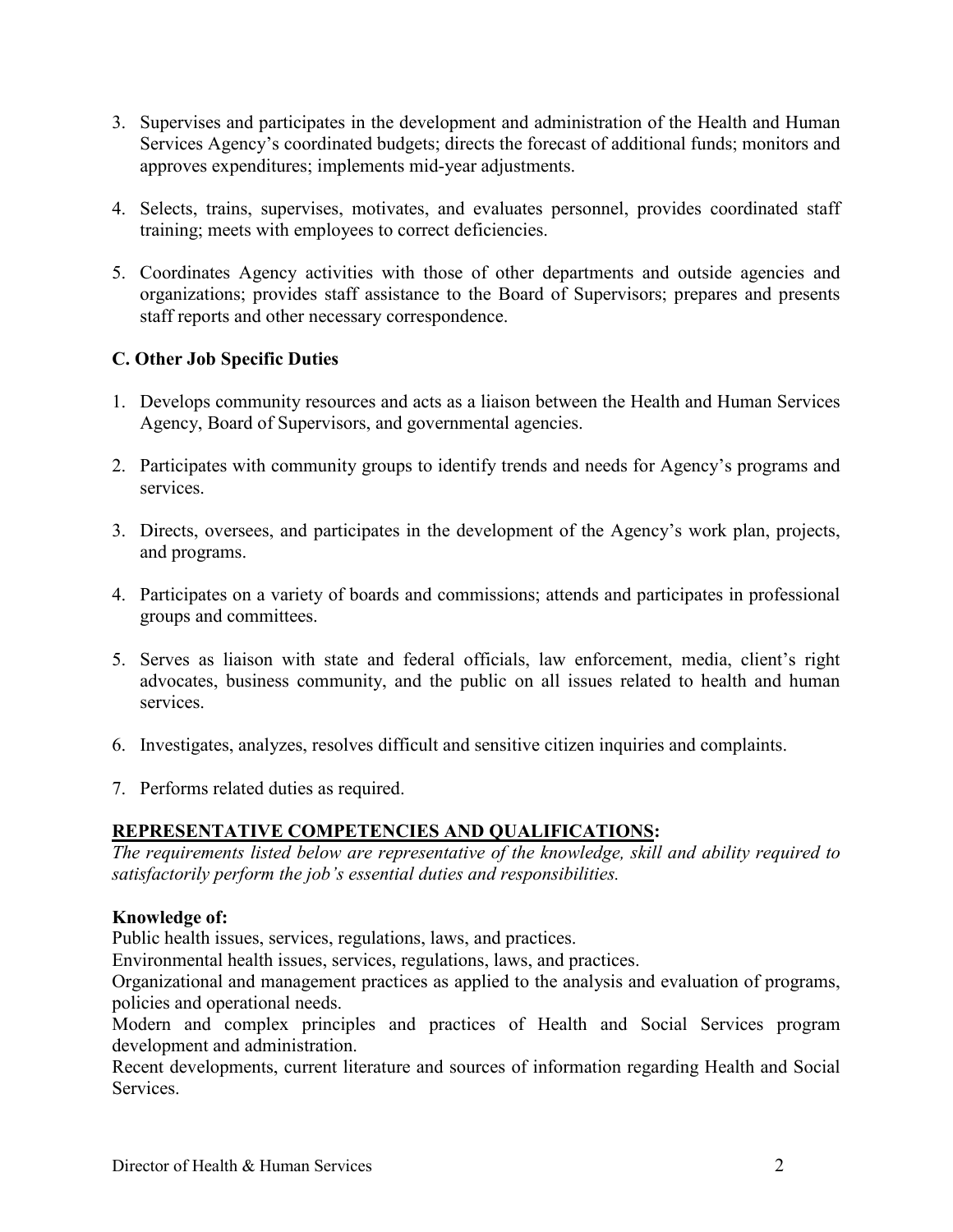Principles and practices of organization, administration and personnel management.

Principles and practices of supervision, training and performance evaluation.

Principles and practices of budget preparation and grant administration.

Principles and practices of case management.

Federal, state, and local codes and regulations.

Modern office procedures and equipment including computers.

Word processing and other related software applications.

## **Ability to:**

Effectively administer a variety of Health and Social Service programs and activities.

Identify and respond to public and Board of Supervisors issues and concerns.

Develop, interpret, and analyze complex fiscal and statistical data.

Analyze problems, identify alternative solutions, project consequences of proposed actions and implement recommendations in support of goals.

Interpret and apply federal, state, and local policies, procedures, laws and regulations.

Prepare and administer a budget.

Prepare reports.

Prepare grant proposals.

Select, supervise, train, and evaluate assigned staff.

Gain cooperation through discussion and persuasion.

Communicate effectively verbally and in writing.

Work with accuracy and attention to detail.

Operate and use modern office equipment.

Effectively organize and prioritize assigned work.

Establish and maintain effective working relationships with other people.

# **EDUCATION AND EXPERIENCE:**

*The following requirements generally demonstrate possession of the minimum requisite knowledge and ability necessary to perform the duties of the position.*

- Bachelors degree with major course work in social service, business or public administration or a related field.
- Five (5) years of increasingly responsible accounting, budgeting, job training and/or health program experience; three (3) years of administrative and supervisory responsibility.

# **WORKING CONDITIONS:**

*The work environment characteristics described are representative of those an employee encounters in performing the essential functions of this job.* 

- *Work is primarily performed indoors.*
- *Noise level is quiet to moderately quiet.*
- *Hazards are minimal.*